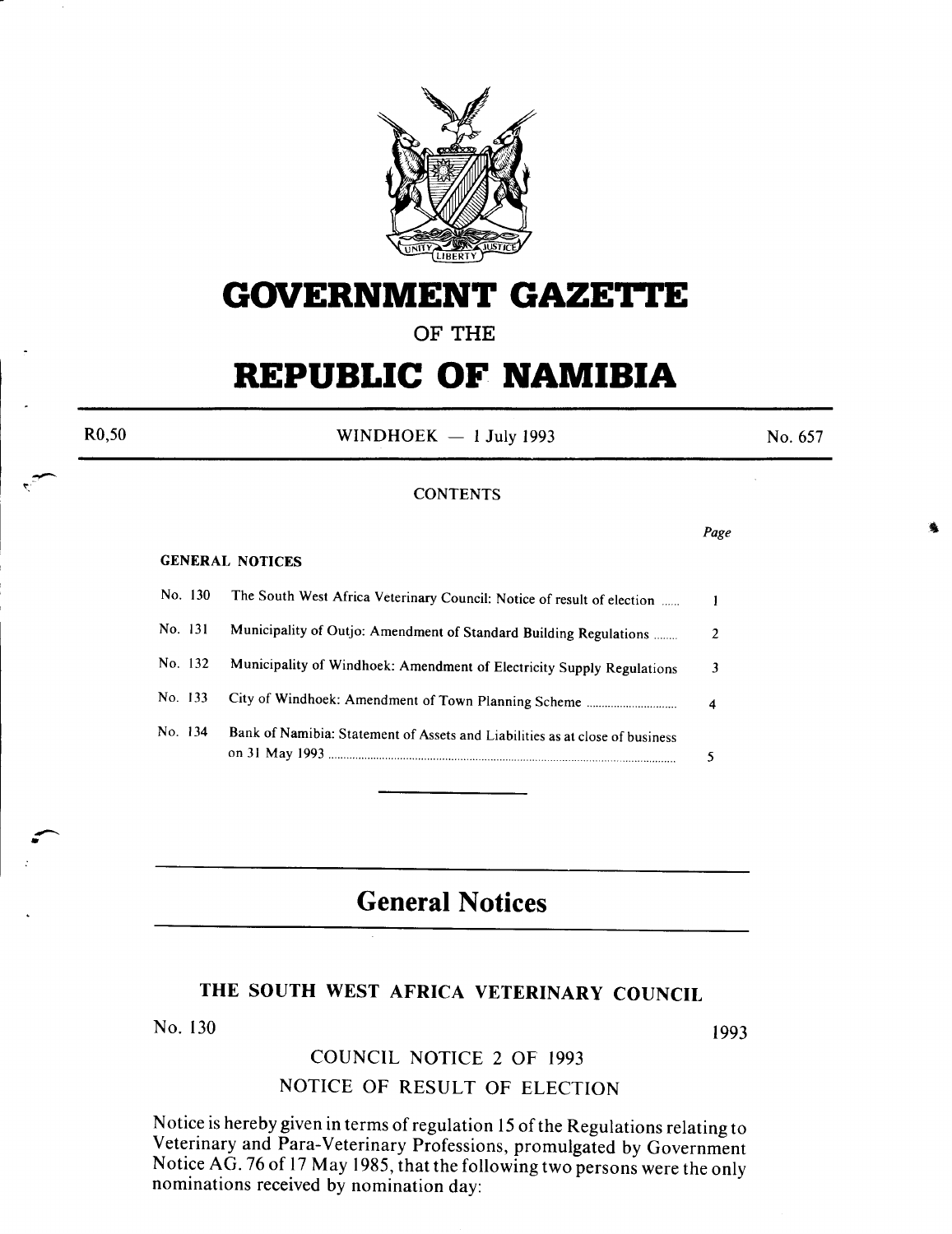- 1. HASSEL Rainer Hubertus Residential Address: 5 Merensky Street, Windhoek Postal Address: P.O. Box 5039, Windhoek
- 2. SCHNEIDER Herbert Heinrich Peter Adolf Residential Address: 14 Brock Street, Windhoek Postal Address: P.O. Box 3134, Windhoek

and have therefore been elected to serve on the South West Africa Veterinary Council from 1 August 1993 to 31 July 1996.

A.M.A. SCHMIDT-DUMONT REGISTRAR The South West Africa Veterinary Council P.O. Box 20307 Windhoek

#### **MUNICIPALITY OF OUTJO**

No. 131 1993

#### AMENDMENT OF STANDARD BUILDING REGULATIONS

The Council of the Municipality of Outjo under section  $30(1)(U)$  of the Local Authorities Act, 1992 (Act 23 of 1992) further amends the Standard Building Regulations promulgated under Government Notice R 1830 of 1970 and applied to the said Municipality by Government Notice 17 of 1975, as set out in the Schedule.

#### SCHEDULE

2. The Schedule of Chapter 12 is hereby amended-

(a) by the substitution in item A for the amount "R24,00" of the amount "R 14,00".

BY ORDER OF THE COUNCIL.

C.H.N. THEART CHAIRPERSON OF THE COUNCIL OF OUTJO 10 June 1993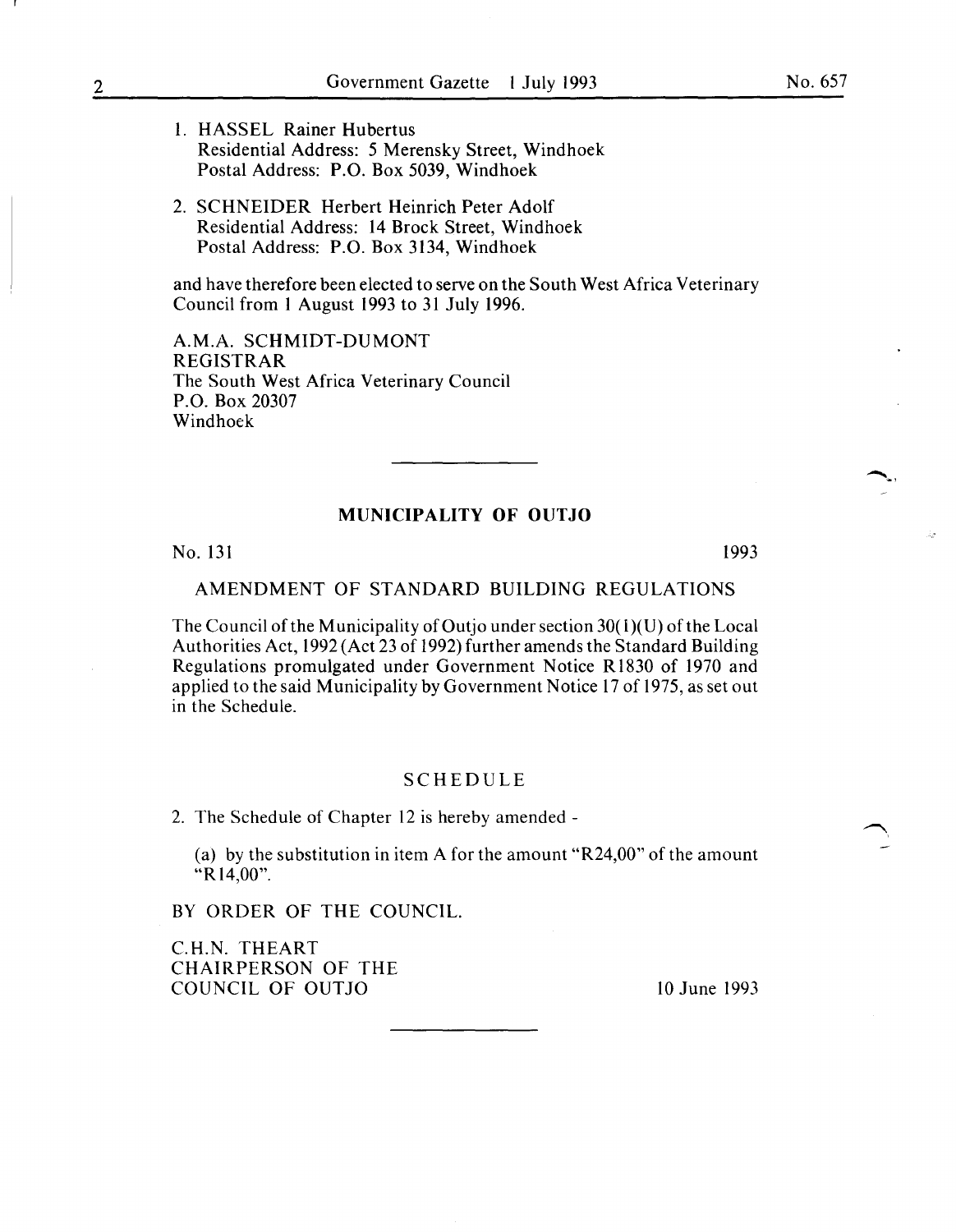-

#### **MUNICIPALITY OF WINDHOEK**

No. 132 1993

#### AMENDMENT OF ELECTRICITY SUPPLY REGULATIONS

The Council of the Municipality of Windhoek, under section  $30(1)(u)$  of the Local Authorities Act, 1992 (Act 23 of 1992), further amends the Model Electricity Supply Regulations promulgated under Government Notice 109 of 1957 as set out in the Schedule.

#### SCHEDULE

Schedule F is hereby amended:

- (a) by the substitution in item  $5(a)(i)(aa)$  for the amounts "R11,60", "R 17, 75", "R29, 15", "R35,92", "R42, 77", "R49,62", "R56,46" and "R1,37" of the amounts "R13,69", "R20,95", "R34,40", "R42,39", "R50,47", "R58,55", "R66,62" and "R1,62";
- (b) by the substitution in item  $5(a)(ii)(aa)$  for the amount "R0,0858" of the amount "R0,0878";
- (c) by the substitution in item  $5(b)(iv)(1)$  for the amount "R19,97" of the amount "R30,00";
- (d) by the substitution in item  $5(b)(iv)(2)$  for the amounts "R0,2010" and "RO, 1240" for the amounts "R0,2030" and "R0,1260";
- (e) by the substitution in item  $5(c)(i)(b)$  for the amount "R19,97" of the amount "R23,67";
- (f) by the substitution in item  $5(c)(i)(b)$  for the amounts "R33,28", "R66,66", "R99,94", "R133,31" of the amounts "R39,27", "R78,66", "Rl17,93" and "R157,31";
- (g) by the substitution in item  $5(c)(ii)(a)$  for the amount "R0,0988" of the amount "RO, 1008";
- (h) by the substitution in item  $5(d)(i)(aa)$  for the amount "R2,8564" of the amount "R3,3706 ";
- (i) by the substitution in item  $5(d)(i)(bb)$  for the amount "R18,42" of the amount "R21,74";
- (i) by the substitution in item  $5(d)(ii)(aa)$  for the amount "R0,0988" of the amount "RO, 1008".

BY ORDER OF THE COUNCIL.

J.G.B. BLIGNAUT TOWN CLERK POWN CLEAR 9 June 1993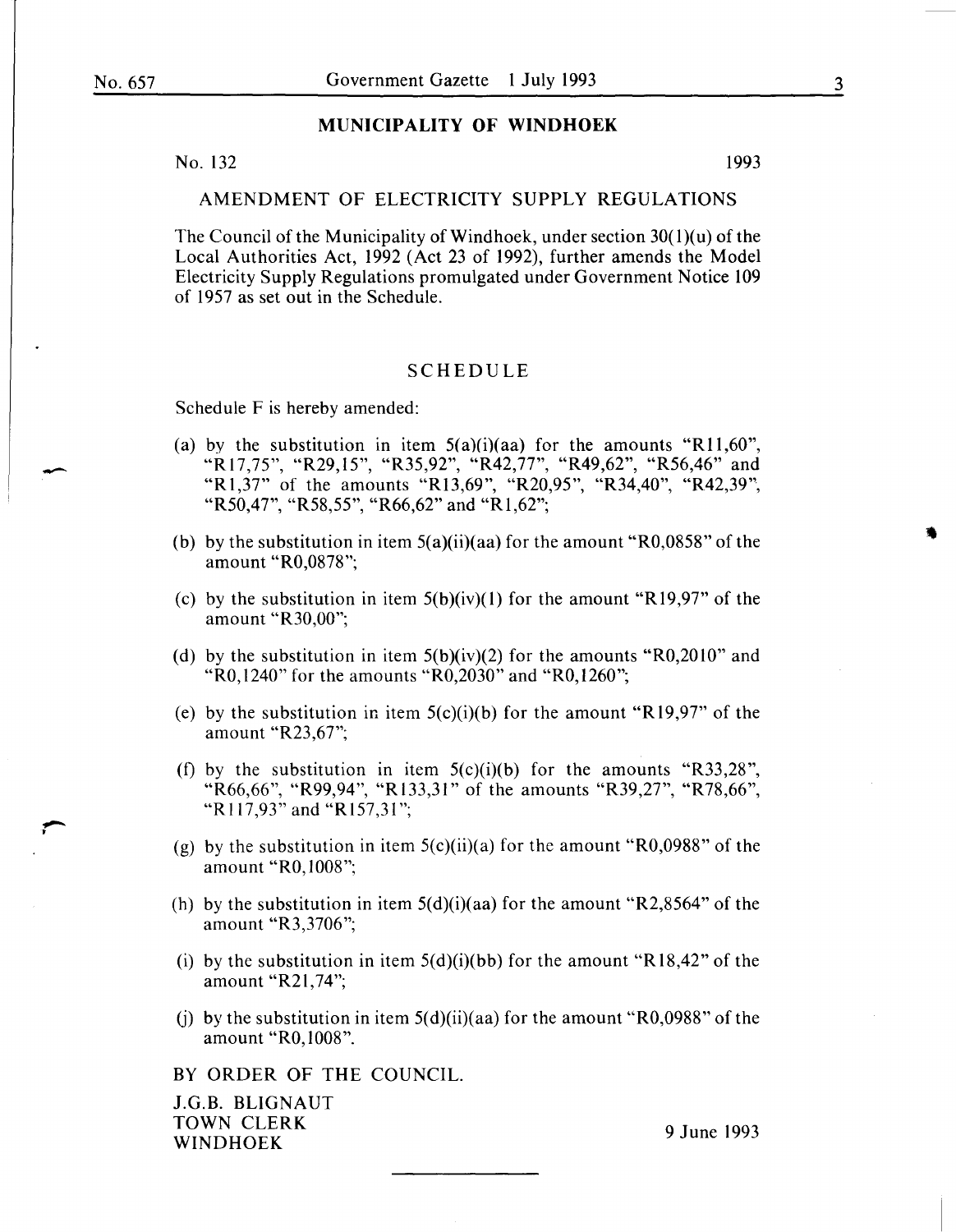#### **CITY OF WINDHOEK**

No. 133 1993

#### AMENDMENT OF TOWN PLANNING SCHEME

Notice is hereby given in terms of Article 17 of the Town Planning Ordinance No. 18 of 1954 as amended, that the Municipality of Windhoek intends submitting for approval by the Cabinet certain amendments to the Windhoek Town Planning Scheme (approved by virtue of Proclamation No. 16 of 1 July 1976).

The amendments will include the following:

(a) Rezoning and reservation of land;

(b) Amendments of scheme conditions.

Approval has been granted by the Honourable President for the submission of Amendment Schemes Nos. 21 to 30 which will include plans of the relevant areas which will lie for inspection during office hours at the office of the Town Planner, Room 704, Municipal Offices, Independence Avenue.

J.G.B. BLIGNAUT TOWN CLERK